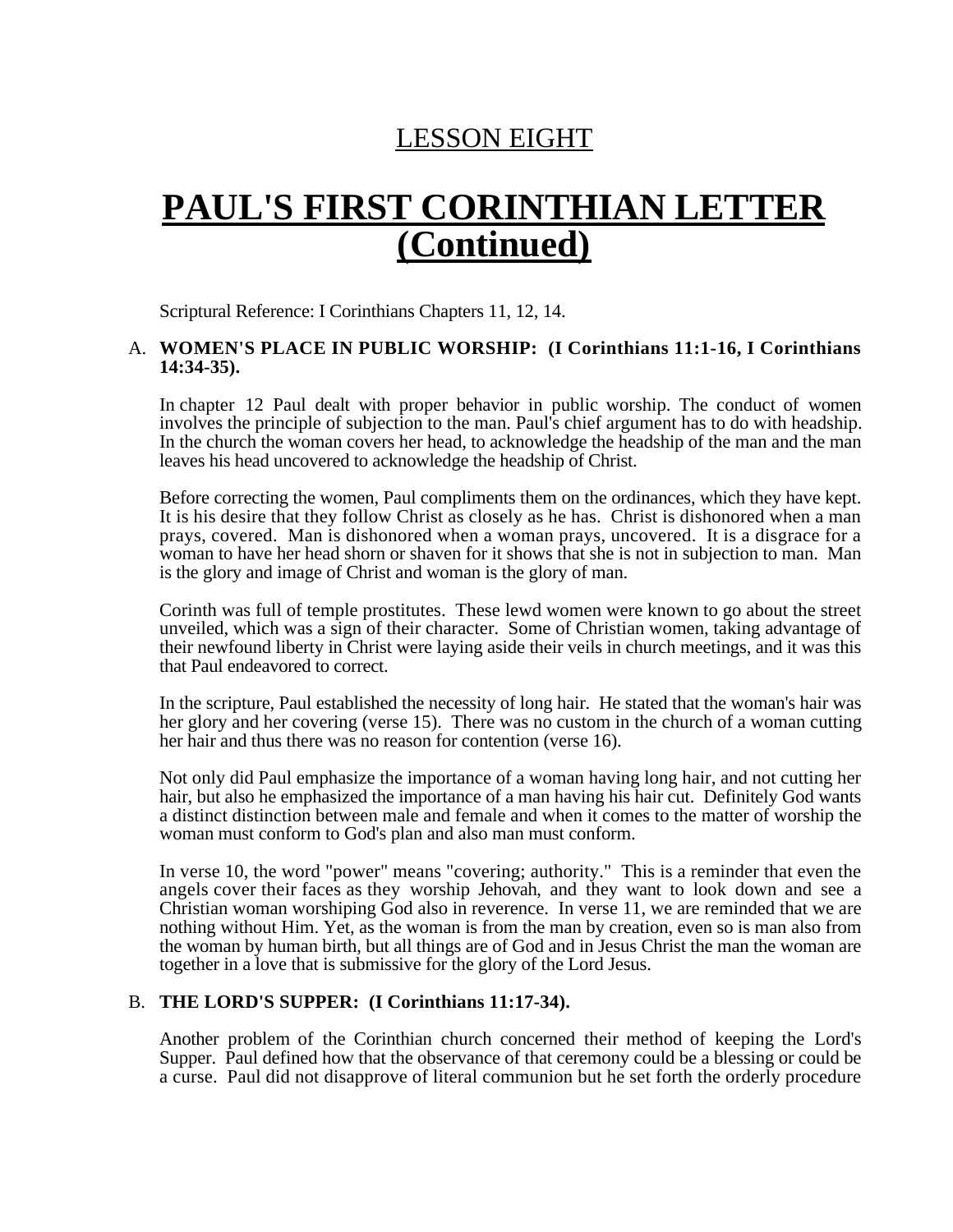and gave the spiritual interpretation, which would result in fellowship between them and the Lord.

It was the practice in the early church to meet together for what they called "love feasts." This was simply a time of social fellowship, which they followed with the breaking of bread. The trouble was that in Corinth the Lord's table had become abused because of surfeiting. Many who brought food ate it in their own clique and those who had abundance were not sharing with those who had little.

The cup containing the fruit of the vine represented the shed blood of Christ and the broken bread representing his broken body. These were emblems, symbolical of the body and blood of Christ. There was no virtue in the wine and bread itself. Nothing is said as to how often the observance should be made but it is not to become commonplace. In observing the Lord's Supper, we look back to Calvary and forward to His coming.

Paul warned the Corinthian church against the sin of eating the bread and drinking the cup, unworthily. He did not write, if we are unworthy for we could never be worthy. Our worthiness is in Christ. He warned against the way in which the communion service would be kept or the attitude in which we would approach the table. When we meet around the Lord's table, we are to remember the Lord's body. This may mean, not only His body that hung on the cross, but the body of Jesus Christ in the world today. If we discern that we, a part of His body, and are in any way sinning against the body, we are grieving the Lord and would be eating unworthily. Also, if we were to not examine ourselves, we would be eating and drinking unworthily. This is a very serious thing and because of this many are sick and some have even died.

#### C. **SPIRITUAL GIFTS: (I Corinthians 12).**

#### 1. UNITY OF THE BODY:

It would appear that Paul had finished answering the questions that the Corinthian church had asked and that he had now completed dealing with carnality in the church and was going to deal with spiritual things. Chapter 12 teaches two things: unity of the body and the operation of the gifts of the Spirit.

The problem with the Corinthian church was a three-fold problem: a) Division and carnality; b) immorality and sin; c) problems of church administration and of life in general.

The unity of the body answers the question and gives the remedy for divisions and carnality. Verse 13 is one of the more important verses of the entire Bible. This is a tremendous statement, which every Christian must understand fully. There is only one body and one spirit. Christians may come from many different cultures and nationalities but one spirit places them into one body. The members of the church may be different in temperament and personality but they are members one of another and together they make one body.

The same spirit works in all. The Spirit divides to every man as He wills. The saints must all work together. All are needed in the church, and all the manifestations and gifts of the Spirit. Some may seem to be more important and have greater responsibility and to be more prominent, but no member should feel superior to another because each is dependent upon the other. Actually, within the body there is no such thing as an unimportant member or a member who is essential. We should seek the welfare of the body, desire the will of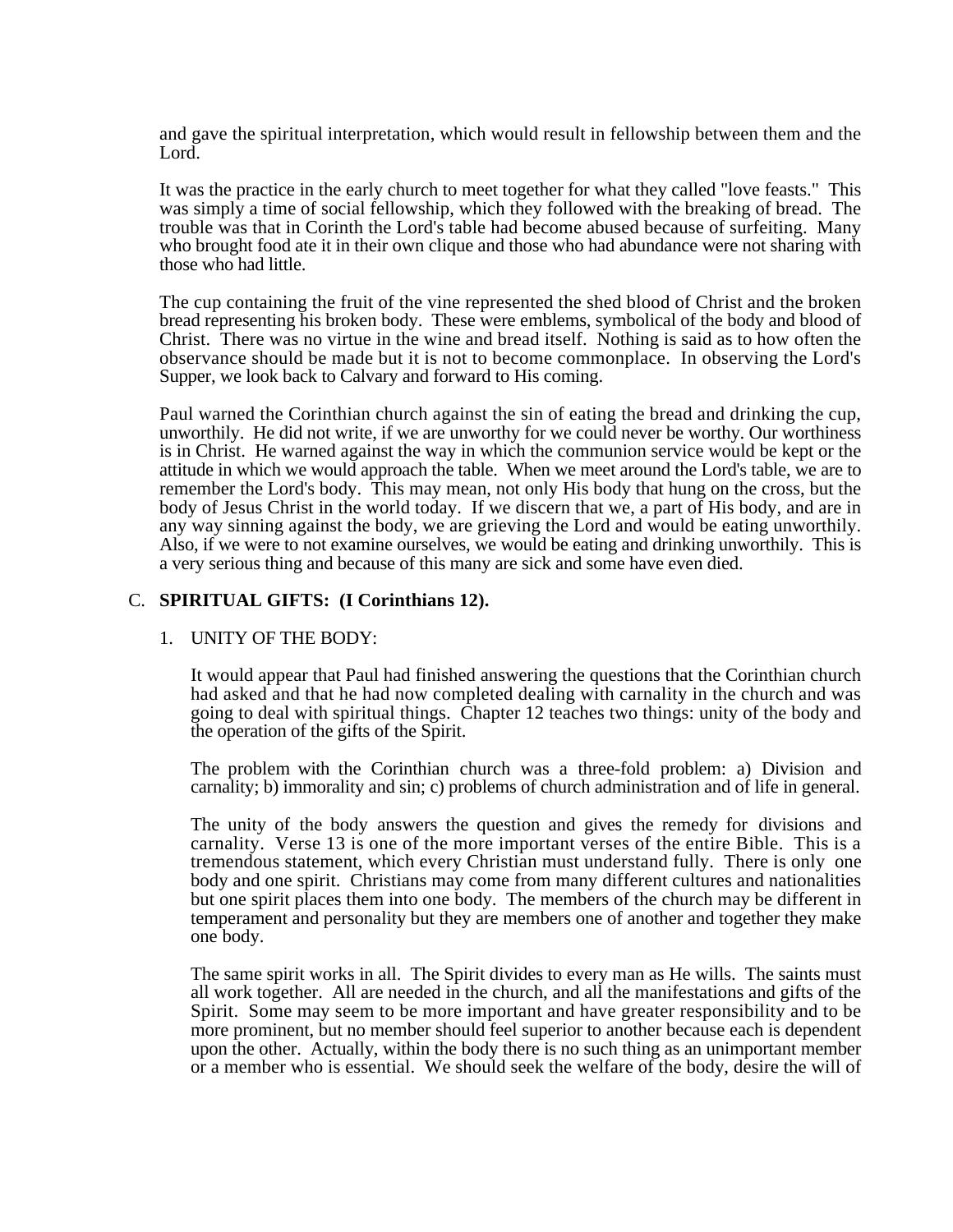God and covet to be used by God in a way that will glorify the Lord and benefit the entire body.

#### 2. GIFTS OF THE SPIRIT:

There are nine gifts of the Spirit, placed in the church for the profit of each member (verse 7). These gifts of the Spirit are diverse and given to every man severally as the Lord wills (verse 11). The gifts of the Spirit are distributed within the body according to the Lord's will. They are there, not for display purposes, not to be played with and to be shown off, nor to reveal the spirituality of a saint. They are there to meet a definite need that may arise in the church and to minister to the church. These nine gifts are as follows:

- a. Word of Wisdom. Let us note that this is not wisdom but the word of wisdom. Jesus showed the gift of the word of wisdom in his ministry (Mark 12:14-17). He promised his disciples similar aid (Matthew 10:19-20).
- b. Word of Knowledge. Again this is not knowledge but the word of knowledge. We see this manifested in the ministry of the Apostle Paul (Acts 27:22-26).
- c. Faith. The gift of faith is not given to make up for a lack of faith or weak faith. This gift of faith is a supernatural endowment by which some special work is wrought through answered prayer. It is to meet a special need that may arise in a church.
- d. Gifts of Healing. This gift is in the plural gifts of healing. We notice that in verse 28 it is gifts of healings. The reason for the plural is probably because of the many causes of sickness. Some ailments are caused by demon activity; others are organic and still others may call for a correction of living habits. The human body is extremely complex and there may be hundreds of reasons for sickness, both spiritual and physical. For this reason, it is the gifts of healing.
- e. Working of Miracles. A miracle is an act of God, which to the natural man would seem impossible and which would have no natural explanation. Again this gift is not for display purposes but to meet needs that arise in the protection and preservation of God's people.
- f. Prophecy. New Testament prophecy is a forth telling of Scripture truths, within the framework of the Bible. Prophecy is speaking by inspiration in ones own mother tongue. Prophecy speaks unto men to edification, exhortation, and comfort (I Corinthians 14:3).
- g. Discerning of Spirits. The Holy Spirit places into the body the gift of the discerning of spirits, making us aware of a wrong spirit and giving us knowledge how to deal with such a wrong spirit. It is the opinion of the writer that every successful pastor must have at least in a measure, this gift. This is one of the most important of all nine gifts.
- h. Divers Kinds of Tongues. This gift connected with the gift of prophecy is speaking to the church, a message that God wants the church to hear. It should be operated in strict connection with interpretation. It is a message addressed to the church strictly in harmony with Bible truths.
- i. Interpretation of Tongues. In the original, the word "interpret" does not mean "to translate" but "to explain." The one who receives this gift explains the meaning of the message in tongues, yielding to the Spirit, in the giving forth of the message. Sometimes the message in tongues is longer than the interpretation and vice versa.

It may help us somewhat in understanding the ministry within the church of the nine gifts by grouping them into three groups as follows:

- a. Gifts of Knowledge (to know): word of wisdom, word of knowledge, discerning of spirits.
- b. Gifts of Power (to act): faith, working of miracles, gifts of healing.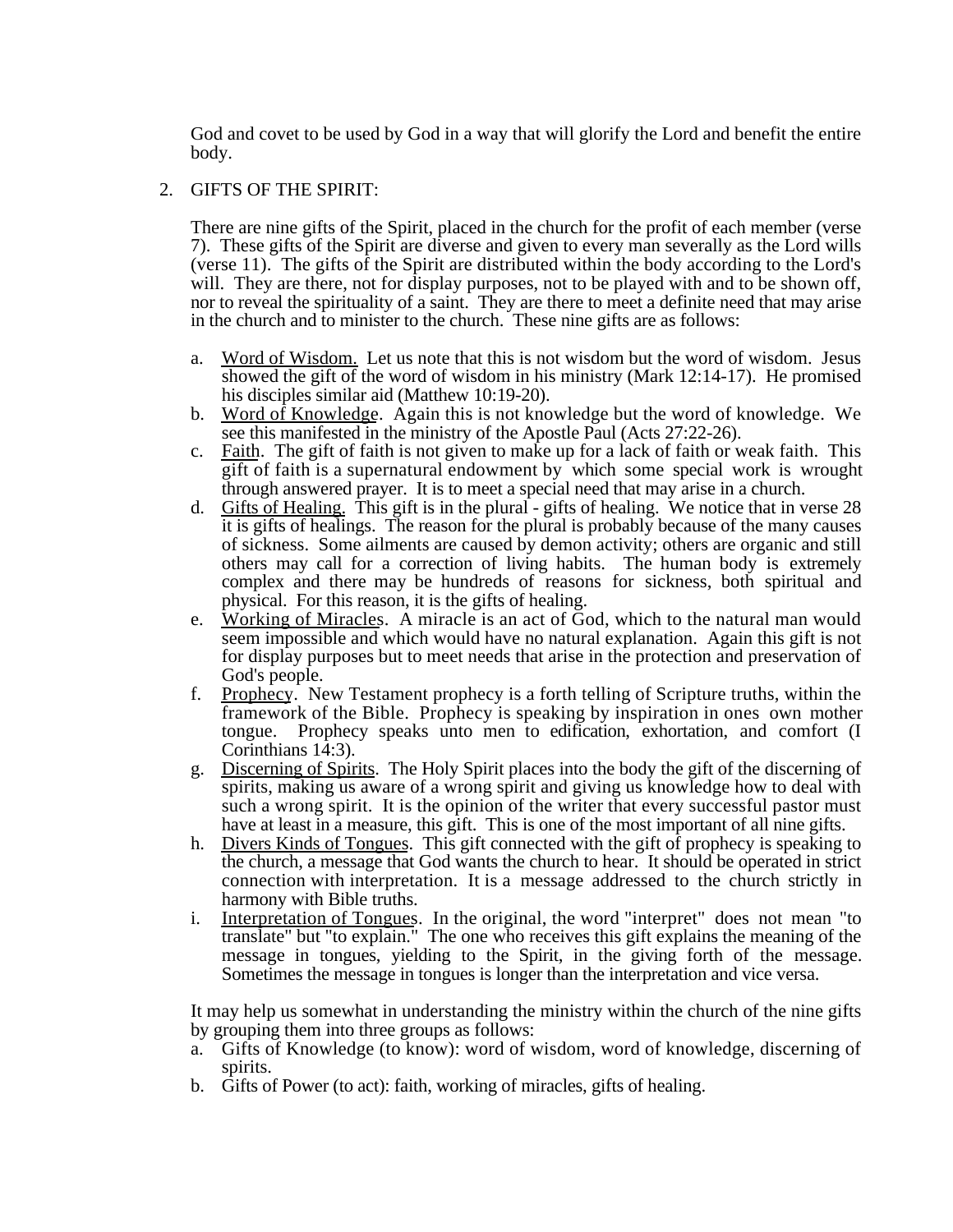c. Gifts of Utterance (to speak): prophecy, divers kinds of tongues, interpretation of tongues.

#### 3. OTHER GIFTS:

In verse 28, Paul lists other ministries and gifts, which God has placed in the church: apostles, prophets, teachers, miracles, gifts of healings, helps, governments, diversities of tongues.

We should note that his word "governments" actually is referring to organizations. This is scriptural proof that organization is of God.

The question: "Do all speak with tongues?" is a definite reference to the gift of tongues, one of the nine gifts. It does not refer to the initial evidence of the baptism of the Holy Ghost.

#### D. **ORDERLY WORSHIP: (I Corinthians 14).**

In chapter 14, Paul gave clear instruction relative to tongues and interpretations. This gift may either be misused or neglected. We should strive to do neither. Let us not misinterpret verse 19. Nowhere did Paul condemn speaking in tongues but he did advise against ministering to the church congregation in tongues unless accompanied by orderly interpretations. The edifying of the church was Paul's concern and he recommended prophecy above tongues for that purpose, unless there was an interpreter.

There are several important truths brought out in this chapter concerning orderly worship in the church. We might list a few of them:

- 1. Love should govern the operation of the gifts of the Spirit.
- 2. The guiding principle of the operation of the gifts of the Spirit is to edify the church.
- 3. There are four ways of speaking to the church, namely: by revelation, by knowledge, by prophesying, or by doctrine (verse 6).
- 4. Prophecy is speaking unto men to edification, exhortation and comfort (verse 3).
- 5. One may speak in tongues in prayer and worship and by so doing edify himself (verse 4).
- 6. The vernacular should be used in the church so that the unsaved can understand what is going on (verses 19, 20).
- 7. The spirits of the prophets are subject to the prophets. This simply means that a prophet does have power to control the gift.
- 8. There should be no confusion in the church but everything should be done decently, in order and that which will glorify the Lord.